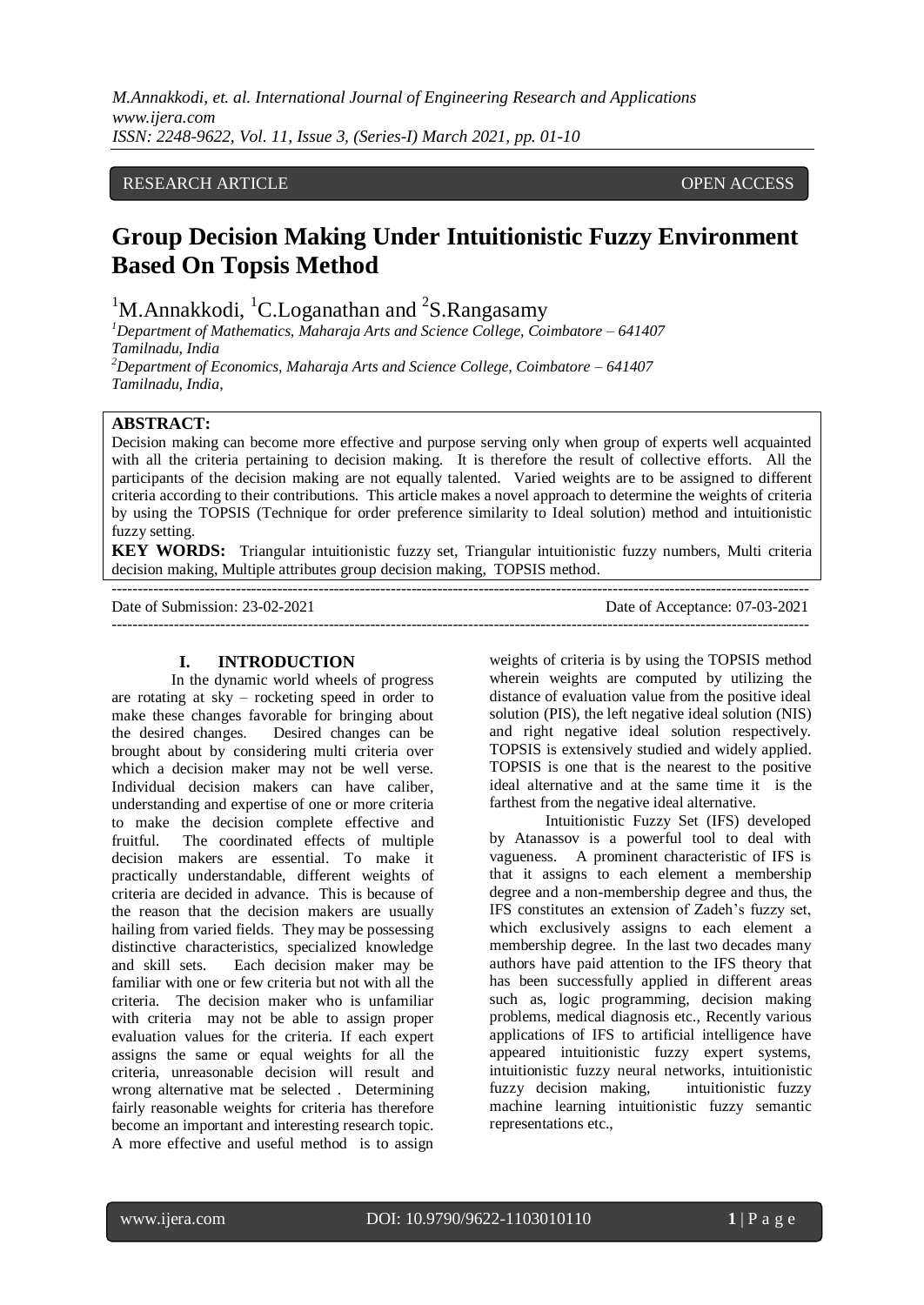## **II. NEWLY REVISED MAGDM ALGORITHM IN INTUITIONISTIC FUZZY SETUP**

In the decision making process, Several Criteria which may emanate from various sources are taken into consideration for formulating scientific decisions. Let us assume that there is a multiple criteria decision

making problem in the following manner. Let  ${C_1, C_2, C_3 \dots \dots \dots C_t}$ be the set of Criteria,  $\{S_1, S_2, S_3 \dots \dots \dots S_m\}$  be the set of alternative sources and  ${A_1, A_2, A_3 \dots A_n}$ be the set of attributes. The Criteria  ${C_k}$ is used to evaluate the alternative  ${S_i}$ with respect to the attributes to obtain the evaluate value

$$
x_{ij}^{(k)}=\left(u_{ij}^{(k)},v_{ij}^{(k)}\right)k=1,2,\ldots t,
$$

then the decision matrix  $D^{(k)}$  is as follows:

$$
D^{(k)} = (x_{ij}^{(k)})_{m \times n} = \begin{bmatrix} x_{11}^{(k)} & x_{12}^{(k)} & \dots & x_{1n}^{(k)} \\ x_{11}^{(k)} & x_{12}^{(k)} & \dots & x_{1n}^{(k)} \\ x_{21}^{(k)} & x_{22}^{(k)} & \dots & x_{2n}^{(k)} \\ \vdots & \vdots & \ddots & \vdots & \vdots \\ x_{m1}^{(k)} & x_{m2}^{(k)} & \dots & x_{mn}^{(k)} \end{bmatrix}
$$

While proceeding with decision making process, varied decision matrices should be added together in order to form a collective one.

In the dynamic set up, science and technology are developing fast and the problem confronted for arriving at a decision emerges as a complex and complicated one. By taking into consideration many alternatives the best and optimal one is to be selected. Over and above the criteria, human element is involved in taking into consideration of criteria and arriving at the concrete and constructive decision. The human being involved in making decisions may differ in their caliber and capabilities. If in decision making, human beings are assigned with identical weights for all the attributes, accurate and acceptable results cannot be the outcome. Each criteria has its own characteristic in contributing for the decision . If the human being involved in decision making is familiar and well verse with one or few criteria, it or they should be assigned with appropriate evaluation value . If each criteria and its attributes

are analyzed for the purpose of assigning appropriate weight for the attributes, the resultant computation will become excessively large and will result in poor accuracy TOPSIS is widely used technique in the real time decision making . In TOPSIS the alternative decisions are arranged according to theie rank and the size of closeness co-efficient computed by utilizing the positive ideal solution and negative ideal solution. For the purpose of avoiding the influence of unreasonably high or low evaluation value of ranking, the evaluation value very close to the positive ideal evaluation value and faraway from negative ideal evaluation values. They should have at the same time large weight and the evaluation values in respect of other cases should have small weights. The average evaluation value can therefore be observed as an intuitionistic fuzzy positive ideal evaluation value identical to that in Yue (2011). In this manner the intuitionistic fuzzy positive ideal matrix can be depicted as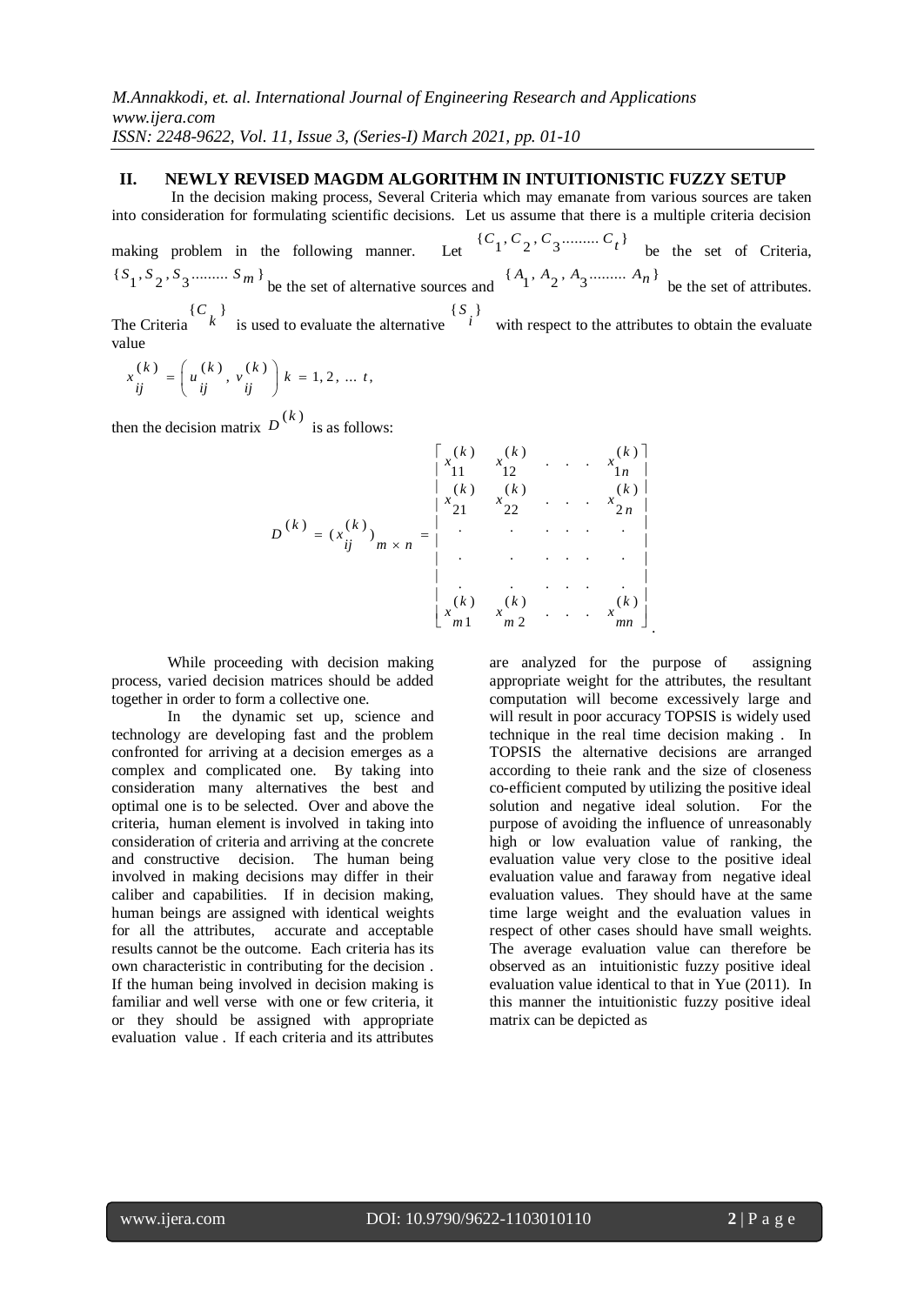$$
D^{+} = (x_{ij}^{+})_{m \times n} = \begin{bmatrix} x_{11}^{+} & x_{12}^{+} & \cdots & x_{1n}^{+} \\ x_{21}^{+} & x_{22}^{+} & \cdots & x_{2n}^{+} \\ \vdots & \vdots & \ddots & \vdots \\ x_{m1}^{+} & x_{m2}^{+} & \cdots & x_{mn}^{+} \end{bmatrix}
$$

where  $x_{1}^{\top} = \begin{vmatrix} 1 & 0 \\ 0 & x_{1} \end{vmatrix}$  / t, i = 1, 2,.....  $m, j = 1, 2,$ .......  $n, k = 1, 2,$ ..... t, 1  $\binom{k}{k}$  / t, i = 1, 2,..... m, j = 1, 2,........ n, k = 1, 2,..... *t k k*  $x_{ij}^{\dagger} = \begin{bmatrix} \sum x_{ij}^{(k)} \end{bmatrix} / t, i = 1, 2, \dots, m, j = 1, 2, \dots, n, k =$  $\overline{\phantom{a}}$ )  $\backslash$ I I l ſ Σ  $=$  $d_{11}^{+} = \begin{bmatrix} i \\ \sum x_{11}^{(k)} \end{bmatrix}$  / t, i = 1, 2,......  $m, j = 1, 2,$ ........  $n, k = 1, 2,$ ..... t, denote intuitionistic

fuzzy positive ideal solutions (IFPIS). The intuitionistic fuzzy negative ideal solution portioned in to two parts, viz.,  $D^{-}$  $D\begin{bmatrix} 1 \end{bmatrix}$  and  $D\begin{bmatrix} 1 \end{bmatrix}$ : *u D*

$$
D_{d}^{-} = (x_{ij}^{d})_{m \times n} = \begin{vmatrix} x_{11}^{d} & x_{12}^{d} & \cdots & x_{1n}^{d} \\ x_{21}^{d} & x_{22}^{d} & \cdots & x_{2n}^{d} \\ \vdots & \vdots & \ddots & \vdots \\ x_{m1}^{d} & x_{m2}^{d} & \cdots & x_{mn}^{d} \end{vmatrix}
$$

$$
D_{d}^{-} = (x_{ij}^{u})_{m \times n} = \begin{bmatrix} x_{11}^{u} & x_{12}^{u} & \cdots & x_{1n}^{u} \\ x_{21}^{u} & x_{22}^{u} & \cdots & x_{2n}^{u} \\ \vdots & \vdots & \ddots & \vdots \\ x_{m1}^{u} & x_{m2}^{u} & \cdots & x_{mn}^{u} \end{bmatrix}
$$

Wherein  $x_{ij}^d = \min\{x_{ij}^{(k)} \le x_{ij}^+\}$  $\frac{d}{ij}$  = min{  $x \frac{d}{ij}$  $x_{ij}^d = \min\{x_{ij}^{(k)} \le x_{ij}^+\}$  and  $x_{ij}^u = \max\{x_{ij}^{(k)} \ge x_{ij}^+\}$  $\frac{u}{ij}$  = max{  $x \frac{v}{ij}$  $x_i^{\mu}$  = max{ $x_i^{\mu} \ge x_j^{\tau}$ } denote the intuitionistic fuzzy negative *ij* ideal solutions (IFNIS).

The distance between  $x_{ij}^{(k)} = \begin{bmatrix} u_{ij}^{(k)}, v_{ij}^{(k)} \\ u_{ij}^{(k)} \end{bmatrix}$  $\left(u_{ij}^{(k)}, v_{ij}^{(k)}\right)$  $(k) = \left( u \cdot k \right)$ ,  $v \cdot k$ *k*)<sub>,  $v$ </sub><sub>*ij*</sub>  $\begin{cases} k \end{cases} = \begin{cases} u \begin{cases} i \\ ij \end{cases} \end{cases}$  $x_{ij}^{(k)} = \left(u_{ij}^{(k)}, v_{ij}^{(k)}\right)$  and  $x_{ij}^{+} = \left(u_{ij}^{(k)}, v_{ij}^{(k)}\right), x_{ij}^{d} = \left(u_{ij}^{d}, v_{ij}^{d}\right)$  $\overline{\phantom{a}}$  $\left(u\frac{d}{ij},v\frac{d}{ij}\right)$  $\bigg), \; x\frac{d}{ij} \; = \bigg($  $\left(u_{ij}^{(k)}, v_{ij}^{(k)}\right)$  $d_{\mu} = \left( u_{\mu}^{(k)}, v_{\mu}^{(k)} \right), x_{\mu}^{d} = \left( u_{\mu}^{d}, v_{\mu}^{d} \right)$ *ij v d*  $\begin{cases}\n d \\
ij\n\end{cases} =\n\begin{cases}\n u \\
ij\n\end{cases}$  $\binom{k}{i}$ ,  $x_{ij}^a$ *k*)<sub>,  $v$ </sub><sub>*ij*</sub>  $x_{ij}^{\dagger} = \begin{pmatrix} u_{ij}^{\dagger} \\ u_{ij}^{\dagger} \end{pmatrix}$ 

 $\int$  $\left(u\frac{u}{ij},v\frac{u}{ij}\right)$  $=\left(u^u, v^u\right)$ *ij v u*  $\frac{u}{ij} = \left(u\frac{u}{ij}\right)$  $x_{ij}^u = \left(u_{ij}^u, v_{ij}^u\right)$  can be defined, respectively, as follows: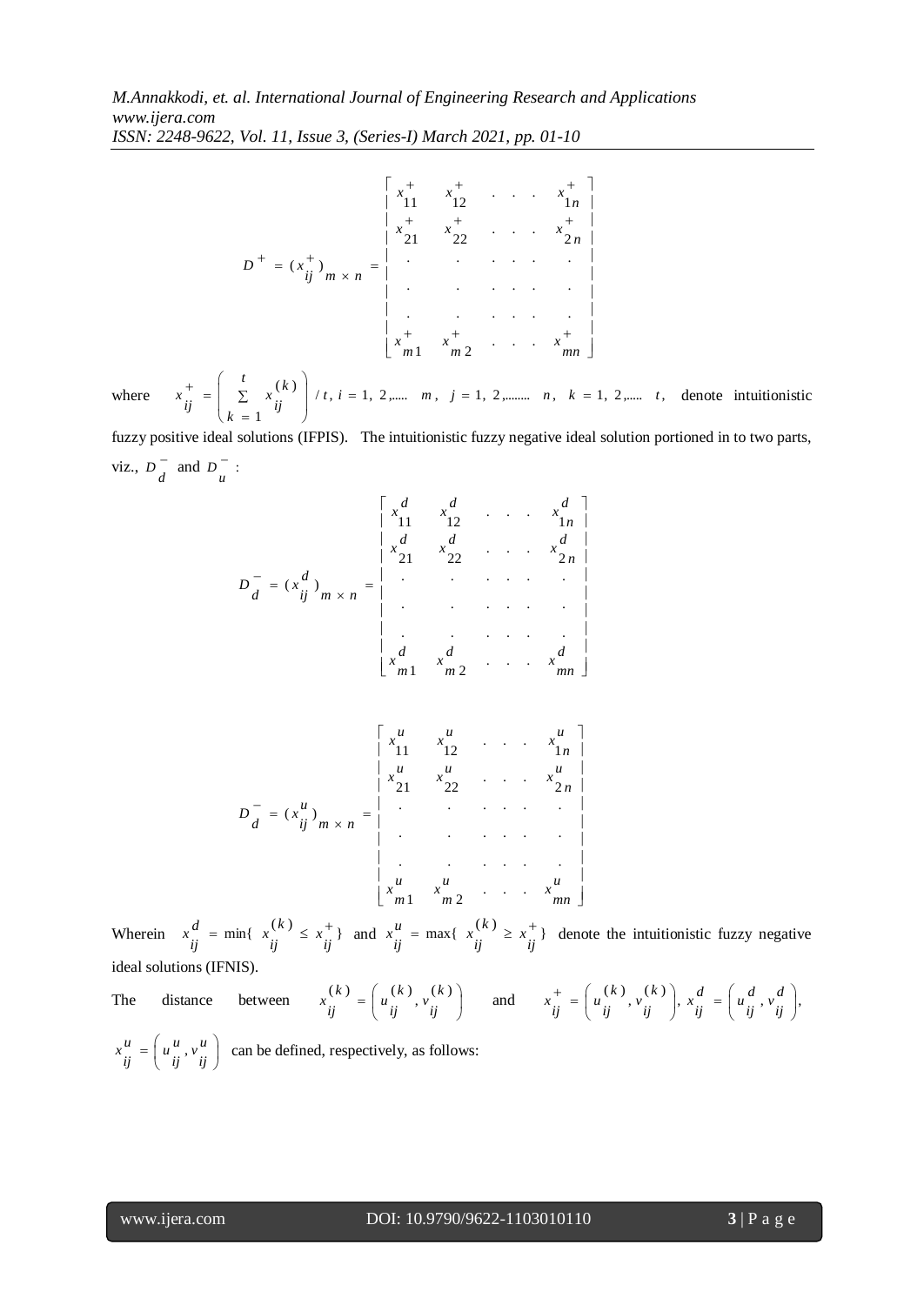$$
d_{ij}^+ = \frac{1}{2} \left( \left| u_{ij}^{(k)} - u_{ij}^+ \right| + \left| v_{ij}^{(k)} - v_{ij}^+ \right| \right)
$$
  

$$
d_{ij}^d = \frac{1}{2} \left( \left| u_{ij}^{(k)} - u_{ij}^d \right| + \left| v_{ij}^{(k)} - v_{ij}^d \right| \right)
$$
  

$$
d_{ij}^u = \frac{1}{2} \left( \left| u_{ij}^{(k)} - u_{ij}^u \right| + \left| v_{ij}^{(k)} - v_{ij}^u \right| \right)
$$

The closeness coefficient of  $x^{(k)}$  $\left(\begin{array}{c} x \\ i \end{array}\right)$  is determined by

$$
c_{ij}^{(k)} = \frac{d_{ij}^{u} + d_{ij}^{d}}{d_{ij}^{u} + d_{ij}^{d} + d_{ij}^{+}}, i = 1, 2, \dots, m, \quad j = 1, 2, \dots, n, k = 1, 2, 3, \dots, t,
$$

and the weight of decision maker  $C_k$  for the alternative  $S_i$  and with respect to the attribute  $A_j$  can be determined as :

$$
w_{ij}^{(k)} = \frac{c_{ij}^{(k)}}{t \sum\limits_{k=1}^{t} c_{ij}^{(k)}}, i = 1, 2, \dots, m, j = 1, 2, \dots, n, k = 1, 2, 3, \dots, t, k = 1, 2, 3, \dots, t
$$

wherein  $w_n^{(n)} \geq 0$ ,  $\Sigma$  $=$  $\geq 0, \sum_{w} w_{w}^{(w)}$ *t k k*  $\binom{k}{k} \geq 0$ ,  $\sum_{i=1}^{k} w_{ij}^{(i)}$ *ij w* 1  $\binom{k}{k}$   $\geq$  0,  $\sum_{k=1}^{k}$   $\frac{k}{k}$   $=$  1. The new weights are large if the evaluation value is nearer to the IFPIS.

It is small if the evaluation value is nearer to the IFNIS.

After assigning the new weights we can add up the intuitionistic fuzzy evaluation value  $x_i^{(k)}$  ( $k = 1, 2, \dots, t$ )  $\sum_{ij}^{(k)}$  (k = 1,2,......*t*) computed by various decision makers  $C_k$  ( $k = 1, 2, \dots, t$ ) into a collective one  $x_{ij}$ , by using the intuitionistic fuzzy weighted averaging (IFWA) operator:

$$
x_{ij} = w_{ij}^{(1)} x_{ij}^{(1)} + w_{ij}^{(2)} x_{ij}^{(2)} + \dots + w_{ij}^{(t)} x_{ij}^{(t)}
$$

We can therefore get the intuitionistic fuzzy collective decision matrix D as given below

$$
D = (x_{ij}^{+})_{m \times n} = \begin{vmatrix} x_{11} & x_{12} & \cdots & x_{1n} \\ x_{21} & x_{22} & \cdots & x_{2n} \\ \vdots & \vdots & \ddots & \vdots \\ x_{m1} & x_{m2} & \cdots & x_{mn} \end{vmatrix}
$$

l

.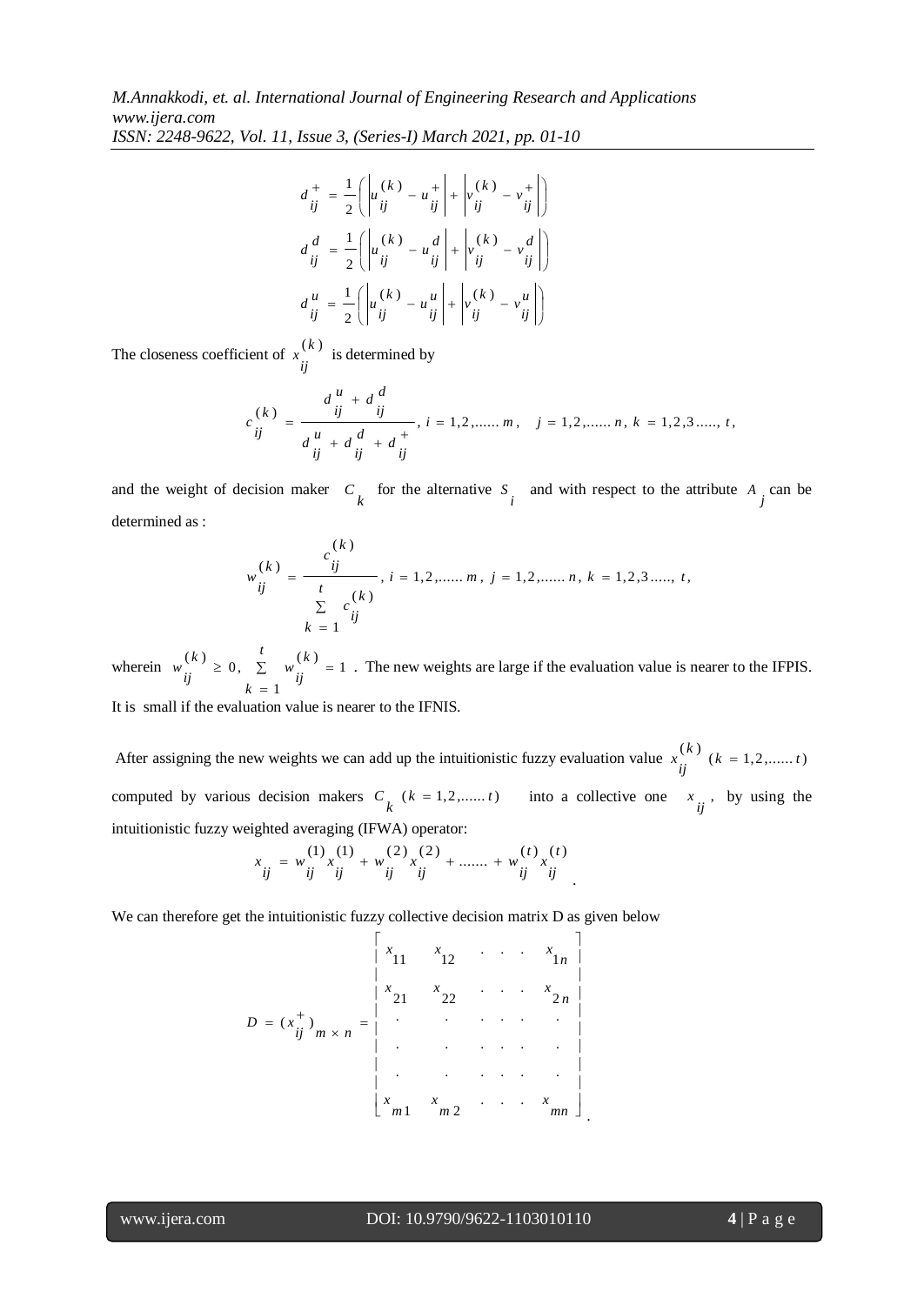With the help of the above fuzzy collective decision matrix D we can evolve a new MAGDM algorithm with the view to make it suitable to varied situations about the attribute weight information. If the criteria weight vectors are exactly known, the TOPSIS approach in the intuitionistic fuzzy setting can be utilized for ranking alternatives directly. The attribute weight must be computed firstly if it is partly known or completely unknown in the decision making process situation wherein the attribute weight information is not known accurately, but only a part can be obtained. The partly known attribute weight information can be elucidated as some subset of the following types which show the relationship as follows:

1) A weak ranking: 
$$
\{w_i \geq w_j\}, i \neq j;
$$

2) A Strict ranking:  $\{w_i - w_j \ge \varepsilon > 0\}$ ,  $i \ne j$ ;

3) A ranking with multiples:  $\{w_i \ge x_i w_j\}$ ,  $0 \le x_i \le 1$ ,  $i \ne j$ ;

4) An interval form: 
$$
{\beta_j \le w_j \le \beta_j + \varepsilon_j}, 0 \le \beta_j \le \beta_j + \varepsilon_j \le 1;
$$

5) A ranking of differences: 
$$
\{w_i - w_j \ge w_k - w_l\}
$$
, for  $i \neq j \neq k \neq 1$ 

The attribute weight information set can be denoted by H. As per the information theory the evaluation values of the attributes are nearer to positive ideal evaluation value and are at a considerable distance from the negative evaluation value. They should at the same time have large weight. Based on this principle, we can compute the closeness coefficient  $C_{ij}$  of each of the

 $x_{ij}$  collective evaluation value in accordance with its distances to positive ideal value  $x_j^+ = (1,0)$  and the negative ideal value  $x_j^{\dagger} = (0,1)$  $x_j^{\dagger} = (0,1)$  is given below i,

$$
C_{ij} = \frac{d(x_{ij}, x_j^{-})}{d(x_{ij}, x_j^{+}) + d(x_{ij}, x_j^{-})}, i = 1, 2, \dots, m, j = 1, 2, \dots, n
$$

Next to this the weighted closeness co-efficient is computed in the following manner.

$$
C_i = \sum_{j=1}^{m} c_{ij} w_j, i = 1, 2, \dots, m
$$

An acceptable weight vector  $w = (w_1, w_2, \dots, w_n)$  should produce the closeness co-efficient as large as possible. By doing so we formulate the below mentioned multiple objective programming model

$$
\max \left\{ \sum_{j=1}^{m} c_{1j} w_{j}, \dots \dots \dots \dots \sum_{j=1}^{n} c_{mj} w_{j} \right\} \text{ such that } W \in H
$$
  

$$
w_{j} \ge 0, j = 1, 2, \dots \dots n
$$
  

$$
w_{1} + w_{2} + \dots \dots + w_{n} = 1
$$

As all the possible objective are equally important we can transform them into the following single objective by the equally weight summation method. (French at al.1983)

$$
\max \sum_{i=1}^{m} \sum_{j=1}^{n} c_{ij} w_{j} \quad \text{such that} \quad W \in H
$$
  

$$
w_{j} \ge 0, \quad j = 1, 2, \dots \quad n
$$
  

$$
w_{1} + w_{2} + \dots + w_{n} = 1
$$

In the model furnished above, the attribute weight  $w_j$  ( $j = 1, \dots, n$ ) remains unknown. Therefore it becomes the linear programming problem which could be solved many algorithms like interior point algorithm, a simplex method etc…..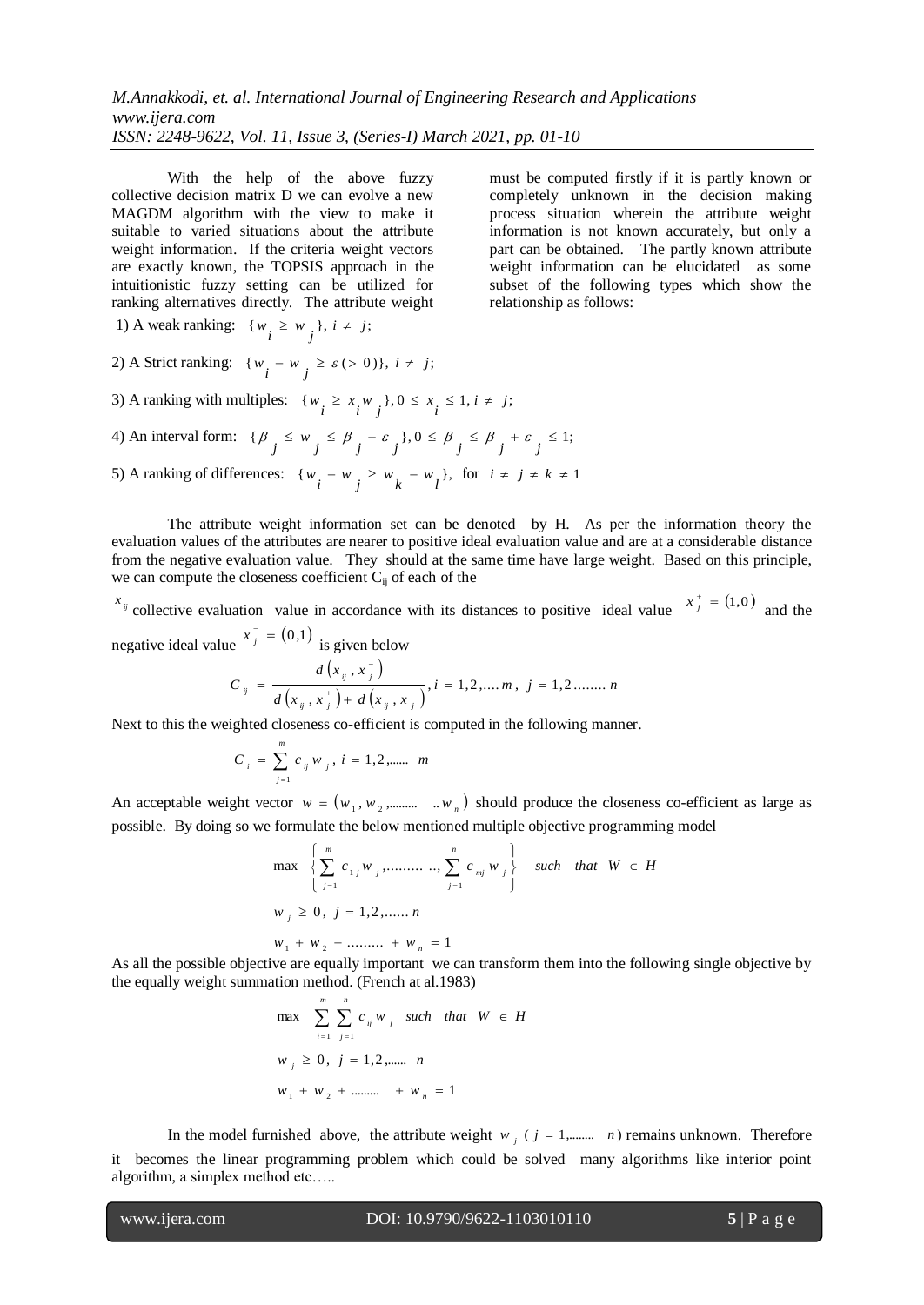In certain cases, the attribute weight information remains completely unknowns. In such situation we can assign large weights in accordance with the principles that the attributes

$$
w_{j} = \frac{c_{j}}{\sum_{j=1}^{n} c_{j}} = \frac{\sum_{i=1}^{m} c_{ij}}{\sum_{j=1}^{n} \sum_{i=1}^{m} c_{ij}}, j = 1, 2, \dots, n
$$

where  $c_{ij}$  is decided by

$$
c_{ij} = \frac{d(x_{ij}, x_j^{-})}{d(x_{ij}, x_j^{+}) + d(x_{ij}, x_j^{-})} i = 1 \dots \dots m, \quad j = 1, 2, \dots \dots \dots m
$$

and  $w_i \geq 0$ ,  $\sum w_i = 1$ .  $\sum_{j=1}$  $\geq 0, \sum w_i =$ *n j*  $w_{j} \ge 0, \sum w_{j}$ 

# **III. ALGORITHMIC APPROACH OF THE TOPSIS METHOD**

**Step: 1** Constitute a committee of decision makers for the purpose of identifying evaluation criteria. **Step: 2** Select the suitable linguistic variable and find out the important weight of the criteria and the Linguistic rating assigned to the alternatives with respect to criteria.

**Step: 3** The aggregate of the assigned weight of

criteria to find out the total fuzzy weight  $w_j$  and put together the decision makers options for the

purpose of getting the total fuzzy ratings  $x_{ij}$  of the ~

alternative  $A_i$  under criterion  $C_j$ .

**Step: 4** Build up the Fuzzy decision matrix and the normalized fuzzy decision matrix.

**Step: 5** Build up the weight of Fuzzy Decision matrix.

**Step: 6** Build up Fuzzy positive ideal solution and Fuzzy negative ideal solution .

**Step: 7** Compute and find out the distance of each alternative Fuzzy positive ideal solution respectively.

**Step: 8** In accordance with the closeness coefficients, the ranking order of all the selected alternatives can be decided.

collective evaluation. Values are remaining either or closer to the intuitionistic fuzzy positive value or far away from the intuitionistic fuzzy negative ideal value. The attribute weight can be found out by

## **IV. NUMERICAL EXAMPLE**

The investment decision making criteria in IT companies are evaluated on the basis of five variables. These variables are extended by  $A_1$ ,

 $A_2$  and  $A_3$  the committee of three investors  $D_1$ ,

 $D_2$  and  $D_3$  has been formed to proceed with an evaluation to find out the appropriate.

- (1) Equity Capital  $(C_1)$
- (2) Earnings per share  $(C_2)$
- (3) Price to book value  $(C_3)$
- (4) Net Profit Margin  $(C_4)$
- (5) Dividend payout  $(C_5)$

The three decision makers use the seven point scale linguistic variables whose values are given as triangular fuzzy numbers to express the importance weight /priority to five criteria given by

|  | Table 1: Linguistic variable of triangular intuitionistic fuzzy number for criteria |  |  |  |  |
|--|-------------------------------------------------------------------------------------|--|--|--|--|
|--|-------------------------------------------------------------------------------------|--|--|--|--|

| Very Low (VL)   | (0,0,1; 0.5,0,1.5)     |
|-----------------|------------------------|
| Low(L)          | (0,1,3; 0.5,1,3.5)     |
| Medium Low (ML) | (1,3,5; 1.5,3,5.5)     |
| Median(M)       | (3,5,7; 2.5, 5,7.5)    |
| Medium High(MH) | (5.7.9:4.5.7.9.5)      |
| High(H)         | (7,9,10; 6.5,9,10.5)   |
| Very High (VH)  | (9,10,10; 8.5,10,10.5) |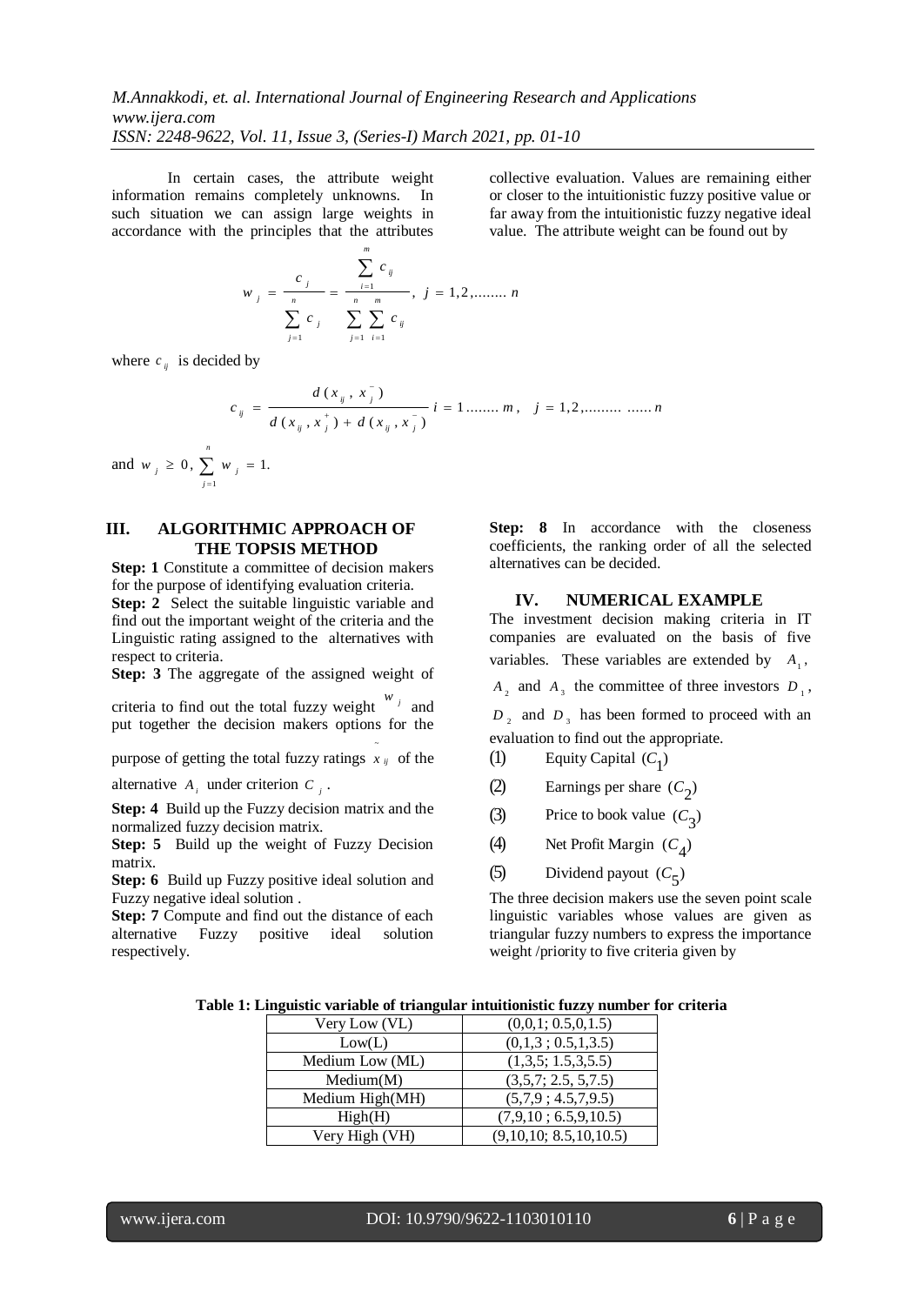*M.Annakkodi, et. al. International Journal of Engineering Research and Applications www.ijera.com ISSN: 2248-9622, Vol. 11, Issue 3, (Series-I) March 2021, pp. 01-10*

|         | <b>Table 2:</b> The importance weight of the criteria |           |    |
|---------|-------------------------------------------------------|-----------|----|
|         | D                                                     | $D_2$     |    |
| $C_{1}$ | H                                                     | <b>VH</b> | VH |
| $C_2$   | H                                                     | H         | H  |
| $C_3$   | MH                                                    | H         | MH |
| $C_4$   | MH                                                    | MH        | MH |
| $C_5$   | H                                                     | H         | H  |

**Table 2: The importance weight of the criteria**

Based on table 1 and table 2, the fuzzy weight of each criterion is found as

|         | <b>Table 5: Fuzzy weight of each criteria</b> |  |
|---------|-----------------------------------------------|--|
| w       | <b>Fuzzy</b> weight                           |  |
| w       | (8.33, 9.67, 10.5; 7.83, 9.67, 10.5)          |  |
| $w_{2}$ | (7.9.10:6.5.9.10.5)                           |  |
| $W_3$   | (5.67, 7.67, 9.33; 5.17, 7.67, 9.83)          |  |
| $W_{4}$ | (5.7.9:4.5.7.9.5)                             |  |
| $W_{5}$ | (7,9,10:6.5,9,10.5)                           |  |

# **Table 3: Fuzzy weight of each criteria**

The three candidates are assessed by the three decision makers on a seven point linguistic scale whose values are given as

| Very Low (VL)   | (0, 0, 0.1; 0.05, 0, 0.15)       |
|-----------------|----------------------------------|
| Low(L)          | (0, 0.1, 0.3; 0.05, 0.1, 0.35)   |
| Medium Low (ML) | (0.1, 0.3, 0.5; 0.15, 0.3, 0.55) |
| Median(M)       | (0.3, 0.5, 0.7; 0.25, 0.5, 0.75) |
| Medium High(MH) | (0.5, 0.7, 0.9; 0.45, 0.7, 0.95) |
| High(H)         | (0.7, 0.9, 1; 0.65, 0.9, 1.05)   |
| Very High (VH)  | (0.9, 1, 1; 0.85, 1, 1.05)       |

## **Table 4: Linguistic scale of triangular intuitionistic fuzzy number of alternatives**

By the evaluation of the three candidates by the three decision makers under the five criteria and combining the opinion of all the three decision makers for each criterion, the fuzzy decision matrix  $F = |X_{ij}|$ J  $\left(\begin{array}{cc} z \ X & y \end{array}\right)$ l  $\overline{F} = \begin{pmatrix} x \\ x \\ y \end{pmatrix}$ , where  $i = 1, 2, 3$  and  $j = 1, 2, 3, 4, 5$  is given by the following table.

|       |                  |                   |                                   | Table 9: Pully Decision matrix                |                                 |                                     |
|-------|------------------|-------------------|-----------------------------------|-----------------------------------------------|---------------------------------|-------------------------------------|
|       |                  |                   |                                   |                                               | C                               |                                     |
|       | X                | (7,7,7;<br>7,7,7) | (0.7, 0.9, 1;<br>0.65, 0.9, 0.95) | $(0.56, 0.76, 0.9)$ ;<br>$0.57, 0.77, 0.95$ ) | (0.8, 0.9, 1;<br>0.7, 0.9, 1.05 | (0.3, 0.5, 0.7;<br>0.25, 0.5, 0.75) |
|       |                  |                   |                                   |                                               |                                 |                                     |
| $D =$ | $X$ ,            | (5.5.5)           | (0.9,1,1;                         | (0.7, 0.9, 1;                                 | (0.7, 0.9, 1;                   | (0.6, 0.8, 0.9;                     |
|       |                  | (5,5,5)           | 0.85, 1, 1.05                     | 0.65, 0.9, 1.05)                              | 0.65, 0.9, 1.05)                | 0.5, 0.8, 0.95)                     |
|       | $\boldsymbol{X}$ | (4,4,4;           | (0.7, 0.86, 0.96;                 | (0.7, 0.87, 0.97;                             | (0.8, 1, 1;                     | (0.7, 0.9, 1;                       |
|       |                  | 4,4,4)            | 0.65, 0.87, 1.02)                 | 0.7, 0.87, 1.02                               | 0.8, 1, 1.05                    | 0.65, 0.9, 1.05)                    |

# **Table 5: Fuzzy Decision matrix**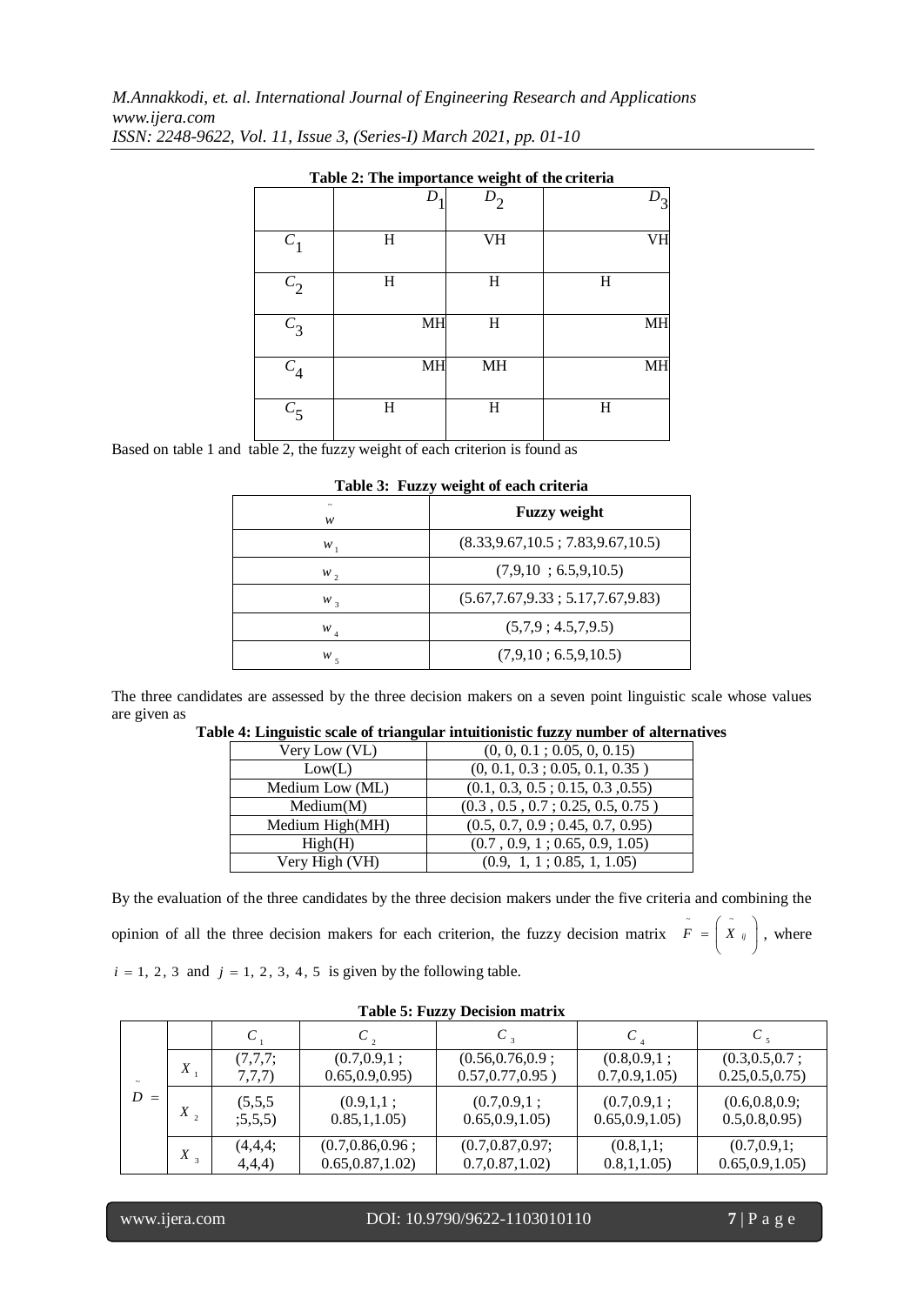Then calculated the normalized decision matrix  $R = (r_{ij})$  for each criterion is given below in the following ~ table.

|                  | $\,c\,$                          | $C_{2}$                          | $C$ ,                            |                               | $C$ ,                            |
|------------------|----------------------------------|----------------------------------|----------------------------------|-------------------------------|----------------------------------|
| X                | (0.6, 0.6, 0.6;<br>0.6, 0.6, 0.6 | (0.7, 0.9, 1;<br>0.6, 0.9, 0.9)  | (0.5, 0.7, 0.9;<br>0.5, 0.7, 0.9 | (0.8, 0.9, 1;<br>0.7, 0.9, 1) | (0.3, 0.5, 0.7)<br>0.2, 0.5, 0.7 |
| $X_{2}$          | (0.8, 0.8, 0.8;<br>0.8, 0.8, 0.8 | (0.9,1,1;0.8,1,1)                | (0.7, 0.9, 1; 0.6, 0.9, 1)       | (0.7, 0.9, 1;<br>0.6, 0.9, 1) | (0.6, 0.8, 0.9;<br>0.5, 0.8, 1)  |
| $X$ <sup>3</sup> | (1,1,1;1,1,1)                    | (0.7, 0.8, 0.9;<br>0.6, 0.8, 0.9 | (0.7, 0.8, 0.9;<br>0.7, 0.8, 1)  | (0.8,1,1;0.8,1,1)             | (0.7, 0.9, 1;<br>0.6, 0.85, 1)   |

| Table 6: The normalized decision matrix |  |  |  |  |
|-----------------------------------------|--|--|--|--|
|-----------------------------------------|--|--|--|--|

Now, calculated the normalized decision matrix  $V = |v_{ij}|$ J  $\begin{pmatrix} 1 \\ v_{ij} \end{pmatrix}$ l  $V = \begin{pmatrix} v \\ v_{ij} \end{pmatrix}$  for each criterion and reducing to three terms we

|                  |              |                     |               |                       | C             | $C_{\rm s}$   |
|------------------|--------------|---------------------|---------------|-----------------------|---------------|---------------|
|                  | X            | (4.998, 5.802, 6.3) | (4.9, 9, 10)  | (2.835, 5.369, 8.3)   | (4,6.3,9)     | (2.1, 4.5, 7) |
| $V = (v_{ij}) =$ | $X$ ,        | (6.664, 7.736, 8.4) | (6.3, 9, 10)  | (3.969, 6.903, 9.33)  | (4.5, 6.3, 9) | (4.2, 7.2, 9) |
|                  | $X_{\alpha}$ | (8.33, 9.67, 10.05) | (4.9, 7.2, 9) | (3.969, 6.136, 8.397) | (5,7,9)       | (4,9,8.1)     |

**Table 7: weighted normalized decision matrix**

Take the fuzzy positive and fuzzy negative ideal solutions to be  $P^{\top} = (V_1, V_2, V_3, V_4, V_5)$ 5 4 3 2 1  $P^* = (V_1, V_2, V_3, V_4, V_4)$ and  $\overline{N} = (\overline{V}_1, \overline{V}_2, \overline{V}_3, \overline{V}_4, \overline{V}_5)$  respectively such that  $\overline{V}_j = (1,1,1)$  and  $\overline{V}_j = (0,0,0)$ . \* *n*

Now the distance of each alternative  $X_i$  from the positive solution is  $d_i^* = \sum_{j=i}$  $\frac{1}{1}$  = *j*  $d_i^{\, \, *} \, = \, \sum \, d \, (V_{ij} \, , V_{ij} \, ,$ 1  $(\overline{V}_{ij}, \overline{V}_{j})$  where  $i = 1, 2, 3$ 

and the distance of each alternative  $X_i$  from the negative solution is  $d_i = \sum_{j=1}^{n} d_j$  $\overline{C} = \sum_{i=1}^{n} d(\overline{V}_{ij}, \overline{V})$ *n j*  $d_i^{\top} = \sum d(V_{ij}, V_{j})$ 1  $(\hat{V}_{ij}, \hat{V}_{i})$  where  $i = 1, 2, 3$ . Therefore, the separation measures from the positive and negative solutions are calculated

| Tabic. o Beparation inteasures |         |                            |  |  |  |
|--------------------------------|---------|----------------------------|--|--|--|
| Alternatives                   | $\iota$ | $\boldsymbol{\mathcal{U}}$ |  |  |  |
| $\lambda$                      | 30.6881 | 31.6795                    |  |  |  |
| Χ                              | 32.3656 | 37.2288                    |  |  |  |
| Λ                              | 31.2674 | 37.4759                    |  |  |  |

**Table: 8 Separation Measures**

The closeness coefficient  $CC_i = \frac{a_i}{t_i + a_i}$ i,  $^{+}$  $=$ *i i i*  $\int d^+ + d$ *d CC*  $CC_{1} = 0.508$  ,  $CC_{2} = 0.535$  ,  $CC_{3} = 0.5452$  .

l

get,

\*

~ \*

~ \*

~ \*

~ \*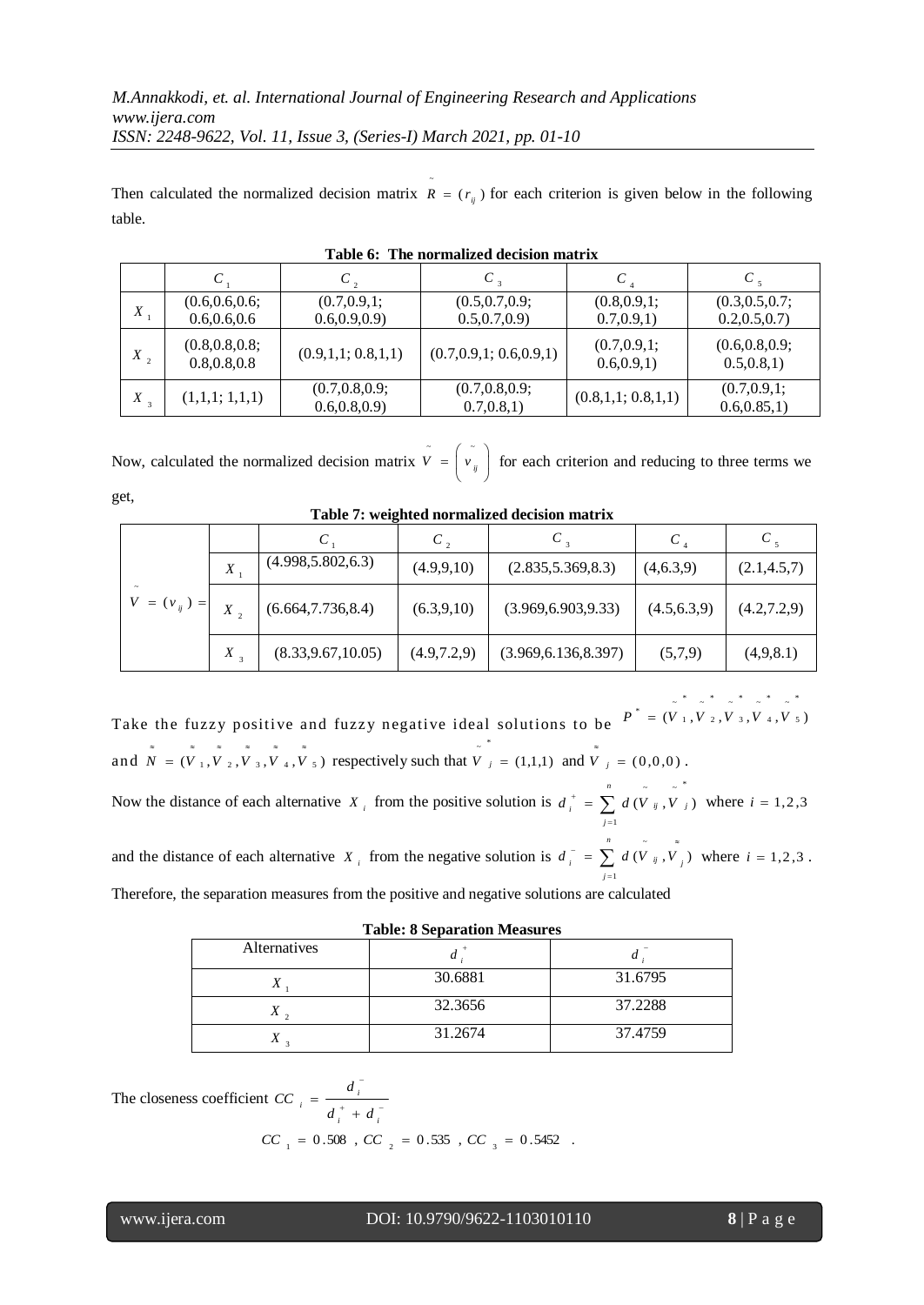## **V. RESULT**

According to the closeness co-efficient, the ranking order of the three alternatives is  $X_3 > X_2 > X_1$ . Therefore the last alternative is the company  $X_3$ .

### **VI. CONCLUSION**

In this section the new algorithm using the TOPSIS method in intuitionistic fuzzy environment has been evolved. The weights of the values of evaluation assigned by various decision makers are calculated by using the TOPSIS technique. This technique is advantageous in the sense that the evaluation value nearer to the ideal mean value assumes the largest weight and the evaluation value far away from ideal mean value has the smallest weight. The new weight assigned can minimize the influence of unduly high or low values of evaluation. In the ranking result varied situations pertaining to criteria weight information are taken into consideration. In case criteria weights are not completely known, a linear programming model is built up to find out criteria weight by maximizing the criteria relative closeness co-efficient. The weight can be calculated in accordance with the principle that the evaluation value of the criteria is close to the positive ideal evaluation and far away from the negative ideal evaluation values. On the basis of evaluating value and weight the associated algorithm has been formulated according to different criteria weight situation. A real time example has been given to elucidate the efficacy and practical benefits of the new algorithm. The collective values of evaluation computed by the proposed algorithm are different from the weight of values of evaluation computed beforehand and different decision makers different weights computed by TOPSIS can help avoiding the influence of un-reasonable value of evaluation to the ranking results. As a result the result become more acceptable than those computed by existing methods.

### **REFERENCES**

- [1]. Wei Yang, Zhiping Chen and Fang Zhang, New group decision making method in intuitionistic fuzzy setting based on TOPSIS, *Technical and Economic Development of Economy*, 23(3), (2017), Pp: 441-461.
- [2]. Rajaraman.K, Sophia Porchelvi.R, Irine.J and Snekaa.B, Multi criteria decision making under Intuitionistic fuzzy environment using ranking order of soft TOPSIS, *International Journal of Scientific Research and Reviews*, 7(4), (2018), Pp: 1618-1623.
- [3]. De S.K, Biswas R and Roy A.R, An application of intuitionistic fuzzy sets in medical diagnosis, *Fuzzy sets and Systems*, 117(2), (2001), Pp: 209-213.
- [4]. Boran FE, Genc S and Kurt M, A multicriteria intuitionistic fuzzy group decision making for supplier selection with TOPSIS method, *Expert Systems with Applications*, 36(8), (2009), Pp: 11363-11368.
- [5]. Liu HW and Wang GJ, Multi-criteria decision making methods based on intuitionistic fuzzy sets, European *Journal of Operational Research*, 179(1), (2007), Pp: 220-223.
- [6]. Tan C and Chen X, Intuitionistic fuzzy Choquet integral operator for multi-criteria decision making, *Expert Systems with Applications*, 37(1), (2010), Pp:149-157.
- [7]. Lin L, Yuan XH and Xia ZQ, Multi criteria fuzzy decision-making methods based on intuitionistic fuzzy sets, *Journal of Computer and Systems Sciences*, 73(1), (2007), Pp: 84-88.
- [8]. Atanassov K, Pasi G and Yager R, Intuitionistic fuzzy interpretations of multicriteria multi-person and multi-measurement tool decision making, *International Journal of Systems Sciences,* 36(14), (2005), Pp: 859-868.
- [9]. Kelemenis A and Askounis D, A new TOPSIS based multi-criteria approach to personnel selection, *Expert systems with applications*, 37(7), (2010), Pp: 4999-5008.
- [10]. Jianquiang W and Zhong Z, Aggregation operators on intuitionistic trapezoidal fuzzy number and its application to multi-criteria decision making problems, *Journal of systems Engineering and Electronics*, 20(2), (2009), Pp: 321-326.
- [11]. Nayagam VL, Muralikrishnan S and Sivaraman G, Multi-criteria decision making method based on interval-valued intuitionistic fuzzy sets, *Expert systems with Applications*, 38(3), (2011), Pp: 1464-1467.
- [12]. Tan C, A multi-criteria interval valued intutionistic fuzzy group decision making with Choquet integral–based TOPSIS, *Expert Systems with Applications*, 38(4), (2011), Pp: 3023-3033.
- [13]. Wei GW, GRA method for multiple attribute decision making with incomplete weight information in intuitionistic fuzzy setting, *Knowledge-Based Systems*, 23(3), (2010), Pp: 243-247.
- [14]. Loganathan C, Annakkodi M and Rangasamy S, Group Decision Making under fuzzy Environment by using TOPSIS